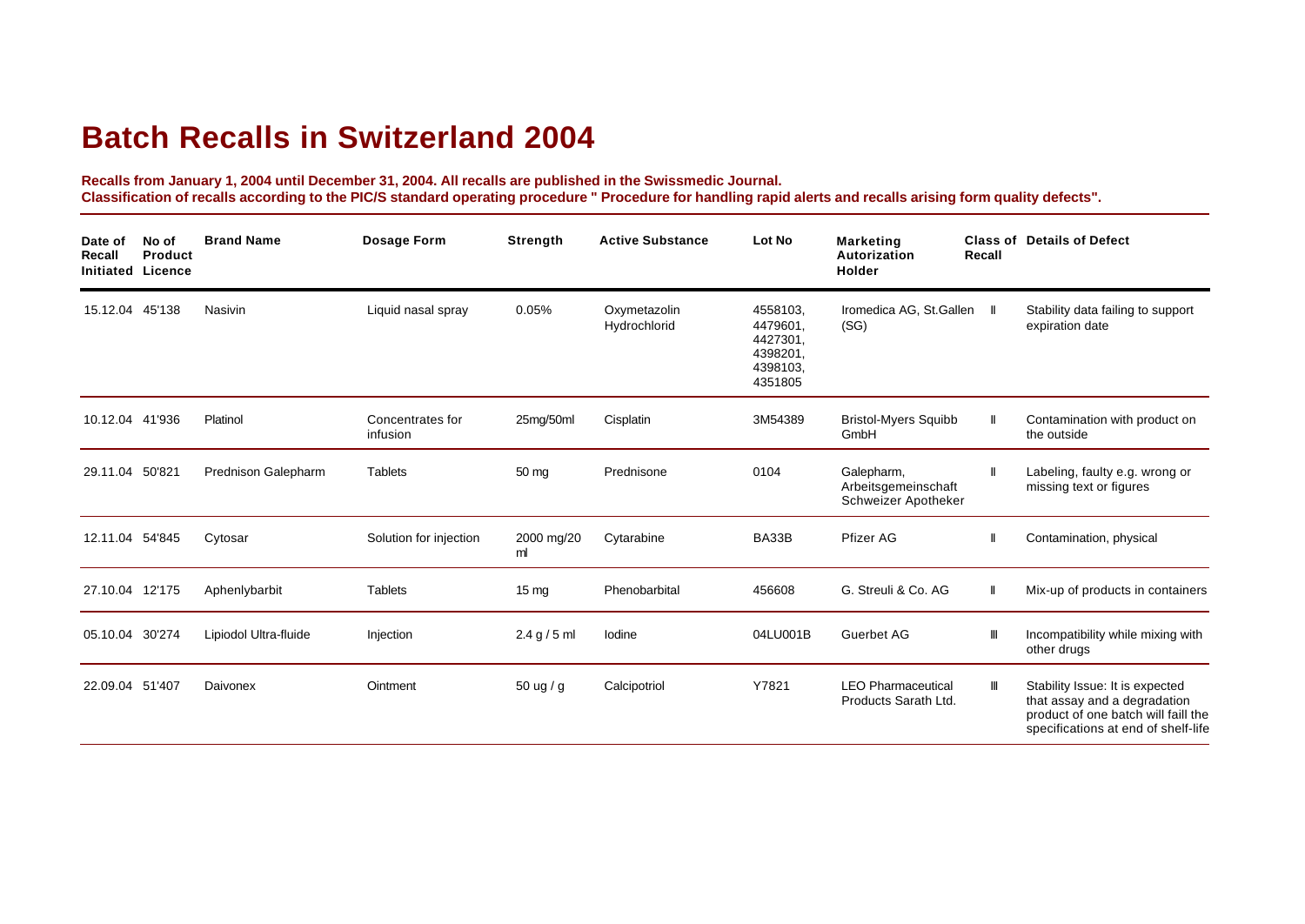| Date of<br>Recall<br><b>Initiated Licence</b> | No of<br>Product | <b>Brand Name</b>    | <b>Dosage Form</b>       | <b>Strength</b>                 | <b>Active Substance</b>                                    | Lot No                                                                                                                                     | Marketing<br>Autorization<br>Holder                                | Recall | <b>Class of Details of Defect</b>                                                                                            |
|-----------------------------------------------|------------------|----------------------|--------------------------|---------------------------------|------------------------------------------------------------|--------------------------------------------------------------------------------------------------------------------------------------------|--------------------------------------------------------------------|--------|------------------------------------------------------------------------------------------------------------------------------|
| 21.09.04 56'558                               |                  | Phenobarbital        | Injection                | 200mg/ml                        | Phenobarbital                                              | 610407,<br>801104,<br>620406,<br>789807,<br>626209                                                                                         | G. Streuli & Co. AG,<br>Uznach (SG)                                |        | Physical contamination<br>(particulates)                                                                                     |
| 17.09.04 40'792                               |                  | Midro Caps           | Capsules                 | 14 $mg$<br>acen-<br>glycosides) | Sennae folium, dry<br>(hydroxyanthr extract (Sennoside)    | 01127.1,<br>02017.1.<br>03027.1                                                                                                            | Midro Vertrieb AG                                                  | Ш      | Stability data failing to support<br>expiration date                                                                         |
| 15.09.04 36'335                               |                  | Turexan              | Emulsion                 | 8.3mg, 16.6<br>mg, 5mg / 1g     | acidum undecylenicum,<br>Zinci undecylenas,<br>Triclosanum | 216831,<br>217356,<br>318872,<br>319191,<br>319577,<br>320562,<br>320685,<br>320941,<br>321189,<br>322691,<br>424858.<br>425041,<br>425369 | Turimed AG, 8304<br>Wallisellen                                    | Ш      | Occurrence of cristals in the<br>product                                                                                     |
| 01.09.04 53'904                               |                  | Durogesic TTS        | Transdermal patch        | 50, 75, 100<br>mcg              | Fentanyl                                                   | 100 $ug/h$ :<br>03KB833/04B<br>B228;<br>75ug/h:<br>03LB757/04A<br>B091;<br>50ug/h:04BB<br>238                                              | Janssen-Cilag, Baar<br>(ZG)                                        | Ш      | Stability data do not support<br>expiry date (loss of ethanol<br>which may effect the release<br>rate of the drug substance) |
| 17.08.04                                      |                  | Gensulin M20 (20/80) | Suspension for injection | 100 I.U./ml                     | Insulinum Humanum +<br>Insulinum Isophanum                 | 603004                                                                                                                                     | Bioton Spolka z o.o. 02- II<br>516 Warszawa, ul.<br>Staroscinska 5 |        | Non compliance with<br>specification - to much insulin in<br>solution                                                        |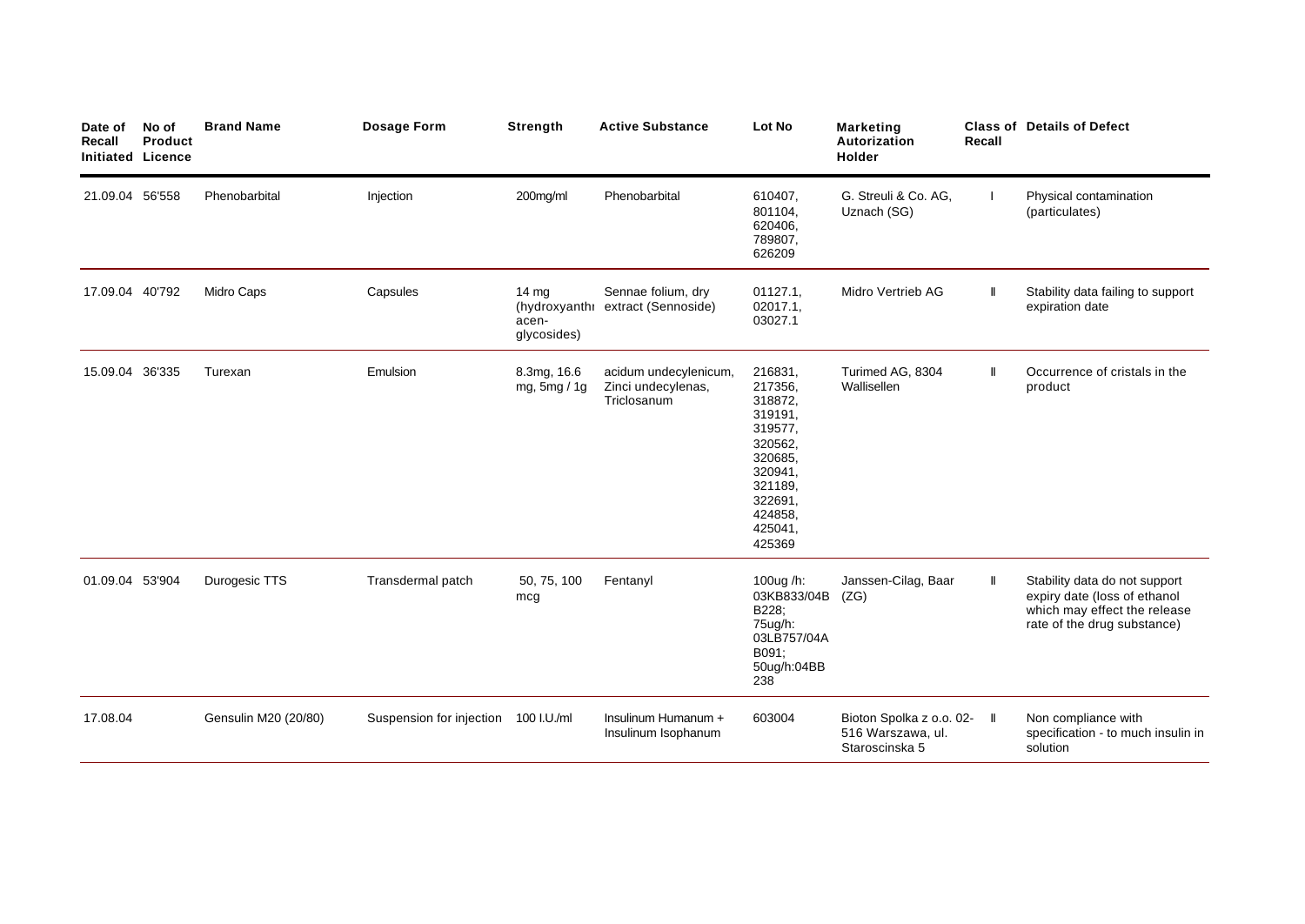| Date of<br>Recall | No of<br><b>Product</b><br><b>Initiated Licence</b> | <b>Brand Name</b> | Dosage Form           | <b>Strength</b>                 | <b>Active Substance</b>                          | Lot No                                                                                                                                                                                                       | <b>Marketing</b><br>Autorization<br>Holder        | Recall       | <b>Class of Details of Defect</b>                                                                                                    |
|-------------------|-----------------------------------------------------|-------------------|-----------------------|---------------------------------|--------------------------------------------------|--------------------------------------------------------------------------------------------------------------------------------------------------------------------------------------------------------------|---------------------------------------------------|--------------|--------------------------------------------------------------------------------------------------------------------------------------|
| 30.07.04 54'975   |                                                     | Seretide Diskus   | Powder for inhalation | 50, 500 mcg                     | Salmoteroli xinafoas /<br>Fluticasoni propionas  | B122654<br>(CH) B1221<br>40<br>(AU) B1226<br>65 (NO)                                                                                                                                                         | GlaxoSmithKline AG,<br>Münchenbuchsee (BE)        |              | Potential for the strip to tear<br>during use. The numerical dose<br>counter in the diskus appears to<br>have continued to function. |
| 19.07.04 54'681   |                                                     | Agnolyt           | Capsules              | 3,85 mg $/$<br>capsule          | Vitex agnus-castus, dry<br>extract               | B0231579 B<br>0207295 B0<br>311715 B03<br>26715 B032<br>6962 B0345<br>962 B02477<br>15 B040996<br>2 B0420134                                                                                                 | Max Zeller Söhne AG                               | $\mathbf{I}$ | Non-compliance with<br>specification (content of active<br>ingredient too low)                                                       |
| 16.07.04 46'877   |                                                     | Linola Halbfett   | Emulsion              | 5.3 mg/g,<br>$2.1 \text{ mg/g}$ | 9,11-Linolicacid 9,12-<br>Linolicacid            | 202010,<br>202020,<br>202021,<br>202030,<br>202031,<br>306010,<br>306020,<br>306030,<br>306031.<br>201010,<br>201011.<br>201012,<br>201020,<br>201021,<br>303010,<br>303011,<br>303012,<br>303020,<br>303030 | Medika AG, Aesch (BL)                             | Ш            | Stability data failing to support<br>expiration date                                                                                 |
| 02.07.04 56'209   |                                                     | Abilify           | <b>Tablets</b>        | $15 \text{ mg}$                 | Aripiprazol                                      | 3L68444                                                                                                                                                                                                      | <b>Bristol Myers Squibb</b><br>GmbH, CH-8341 Baar | Ш            | Stability data failing to support<br>expiration date (dissolution)                                                                   |
| 30.06.04 54'716   |                                                     | Systen Sequi      | Transdermal patch     |                                 | Estradiol Mono u. Estr. -<br>Norethisteron Kombi | 04BS01K,<br>04AS105K                                                                                                                                                                                         | Janssen Cilag AG, Baar II                         |              | Inconsistencies of localisation of<br>two phase TTS in the package                                                                   |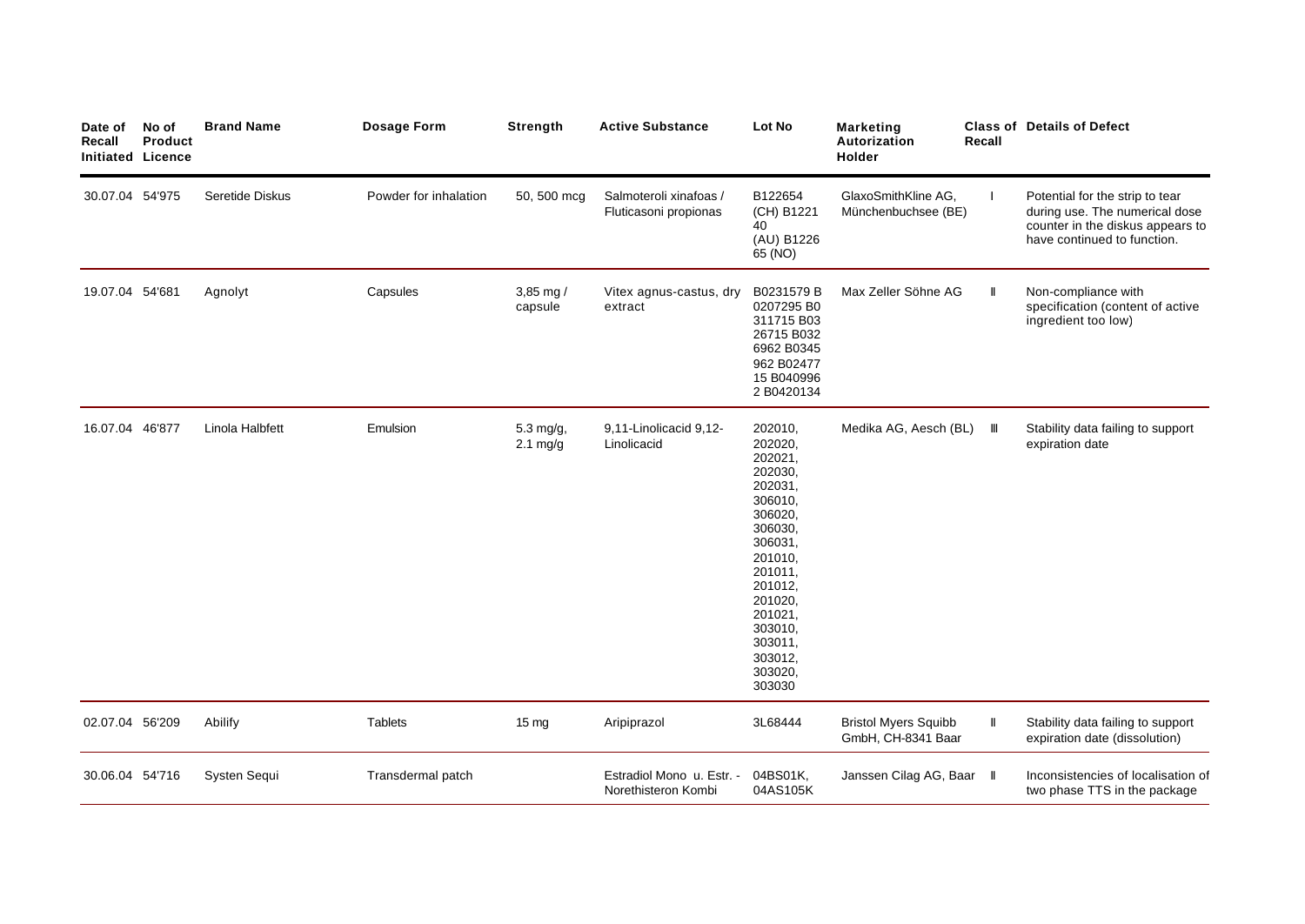| Date of<br>Recall<br>Initiated Licence | No of<br>Product | <b>Brand Name</b>         | Dosage Form       | Strength                            | <b>Active Substance</b>                                             | Lot No                                                                                                                     | <b>Marketing</b><br>Autorization<br><b>Holder</b> | Recall       | <b>Class of Details of Defect</b>                    |
|----------------------------------------|------------------|---------------------------|-------------------|-------------------------------------|---------------------------------------------------------------------|----------------------------------------------------------------------------------------------------------------------------|---------------------------------------------------|--------------|------------------------------------------------------|
| 25.05.04 53'904                        |                  | Durogesic TTS             | Transdermal patch | 50, 75, 100<br>mcg                  | Fentanyl                                                            | siehe Link                                                                                                                 | Jannssen-Cilag AG,<br>Baar                        | Ш            | Non-compliance with<br>specification                 |
| 26.04.04 54'080                        |                  | Oculotect Gel             | Eye gel           | 1000 IU/g                           | Retinol palmitate                                                   | 410153-1,<br>410153-2.<br>410220,<br>410007,<br>410153,<br>410181                                                          | Novartis Pharma<br>Schweiz AG, Bern (BE)          | Ш            | Stability data failing to support<br>expiration date |
| 03.04.04 417                           |                  | Tollwut impfstoff Mérieux | Injection         | $> 2.5$ IU                          | inaktivierte Tollwutviren                                           | X0071-<br>7, X0253-7,<br>X0253-5                                                                                           | <b>Aventis Pasteur MSD</b><br>AG                  | Ш            | Contamination with non-<br>inactivated virus         |
| 02.04.04                               |                  | Actrapid MC suis          | Injection         | 100 IE/ml                           | Insulin suis                                                        | 503                                                                                                                        | Inselspital                                       | $\mathsf{I}$ | Possible mix-ups with test<br>medium                 |
| 26.03.04 34'096                        |                  | Tyroqualin                | <b>Tablets</b>    | 0.15mg/<br>1mg/1mg                  | Dequalinii Chloridum,<br>Tyrothricinum, Lidocaini<br>Hydrochloridum | 9002, 9003,<br>0002, 0003,<br>1001, 1002,<br>2001, 2002,<br>2003, 2004                                                     | Spirig Pharma AG,<br>Egerkingen (SO)              | $\mathbf l$  | Stability data failing to support<br>expiration date |
| 18.03.04 47'192                        |                  | Dolo-Arthrosenex          | Cream             | 125 mg/g,<br>100 U.I./g,<br>10 mg/g | Hydoxyethylis salicylas/<br>Heparinum Natricum/<br>Dextrocamphora   | 100140,<br>115040,<br>203561,<br>208540,3019<br>30,307410,10<br>0141,107580,<br>115041,2035<br>60,208541,30<br>1931,307411 | Whitehall-Robins AG,<br>6301 Zug                  | Ш            | Stability data failing to support<br>expiration date |